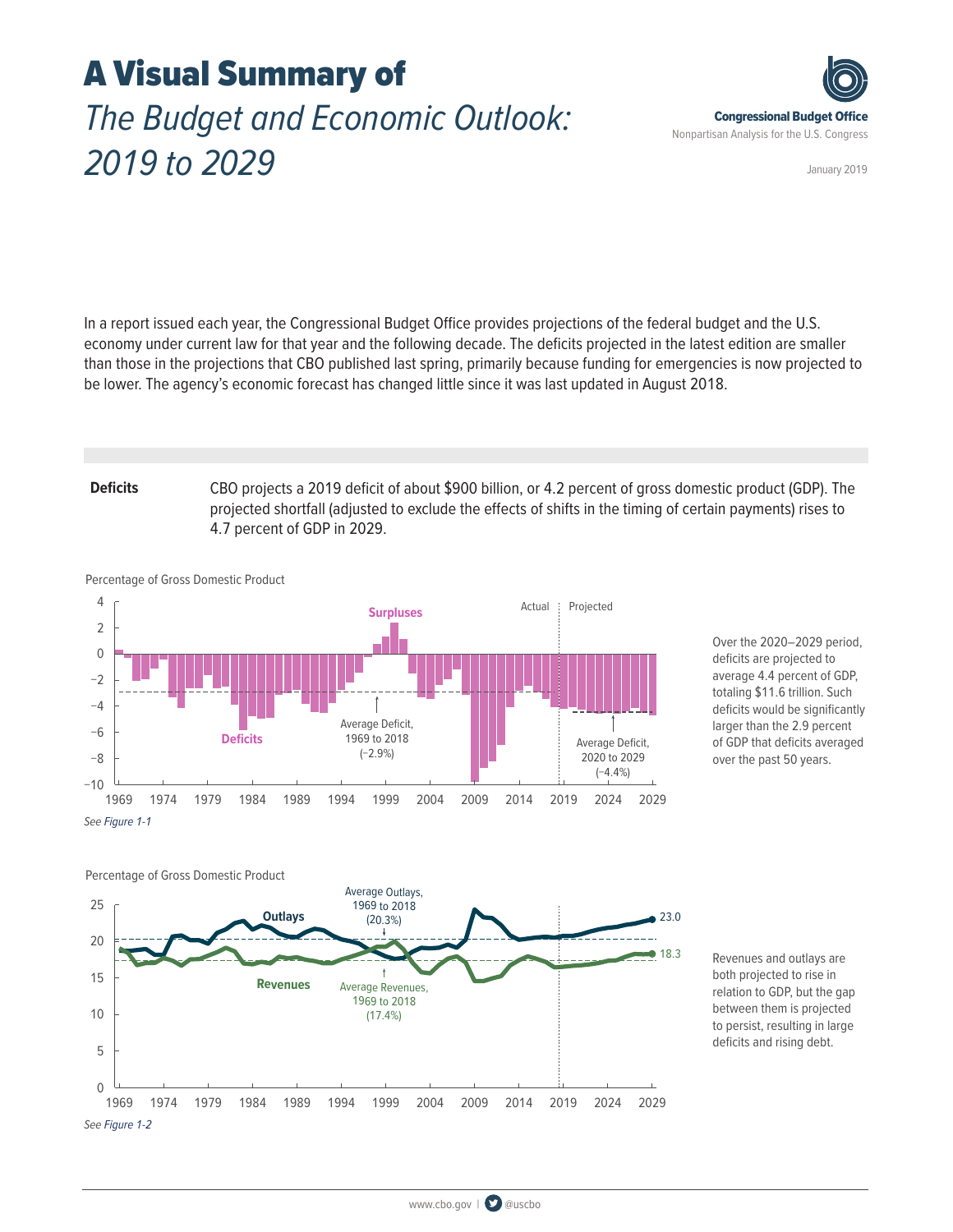**Debt** Federal debt held by the public is projected to reach \$16.6 trillion at the end of 2019. Relative to the size of the economy, that amount—at 78 percent of GDP—would be nearly twice its average over the past 50 years. By 2029, debt is estimated to reach \$28.7 trillion, or 93 percent of GDP—a higher level than at any time since just after World War II. It would continue to grow after 2029, reaching about 150 percent of GDP by 2049.



In addition to its projections of outcomes under current law, CBO analyzed an alternative fiscal scenario in which substantial tax increases and discretionary spending cuts would not take place as scheduled; instead, major policies that are currently in place would be maintained. Under that scenario, federal debt would rise to 105 percent of GDP in 2029.

**Revenues** In CBO's baseline projections, revenues total \$3.5 trillion in 2019, or 16.5 percent of GDP, and rise to 18.3 percent of GDP in 2029. Over the past 50 years, revenues averaged 17.4 percent of GDP.



Percentage of Gross Domestic Product

Total revenues as a share of GDP are projected to rise, largely because of increases in individual income taxes.



Individual income taxes as a share of GDP are projected to rise by a total of 1.4 percentage points over the next decade. The biggest contribution to that increase is the expiration of certain provisions of the 2017 tax act at the end of 2025.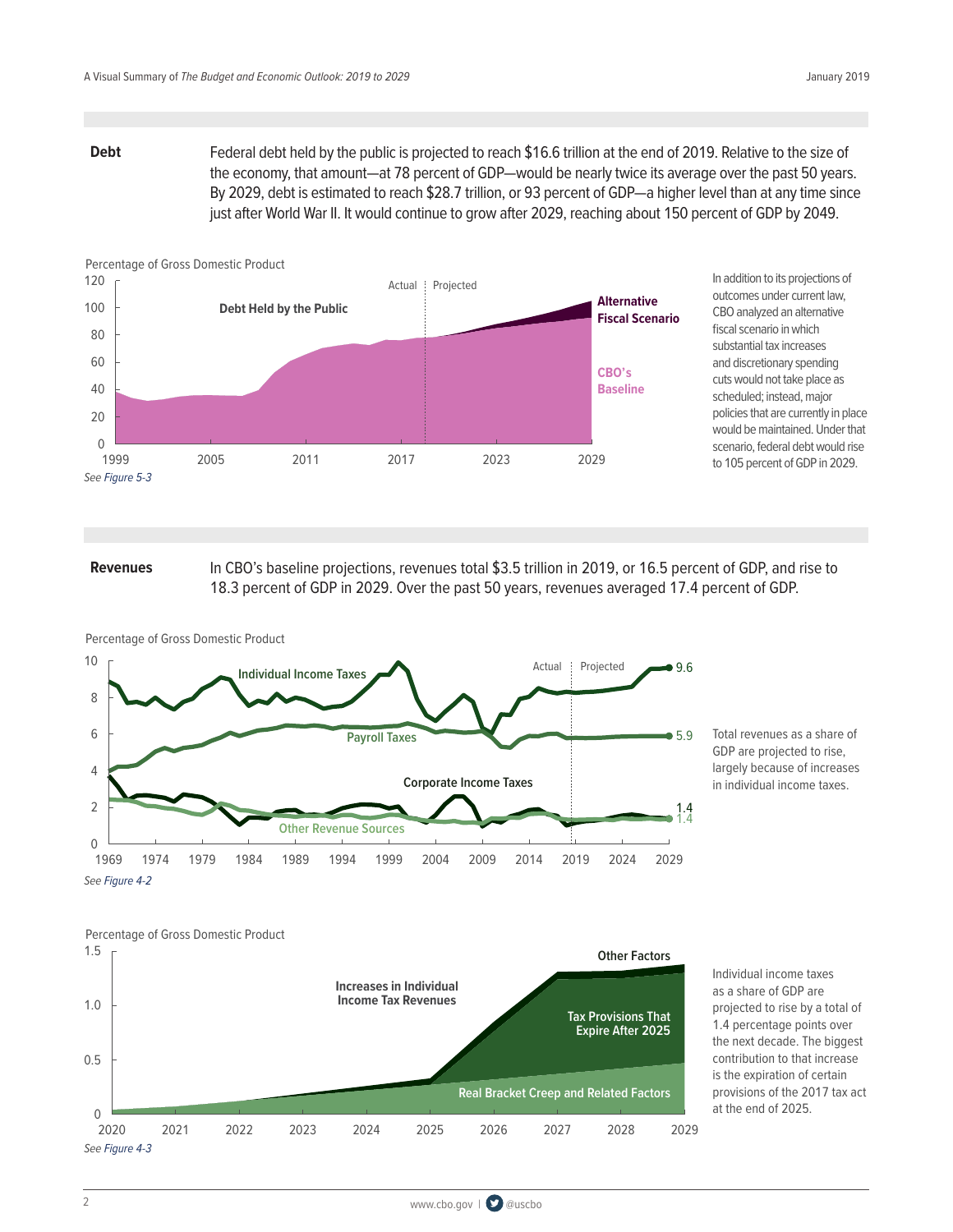## **Spending** In 2019, outlays in CBO's baseline projections total \$4.4 trillion, or 20.8 percent of GDP. They rise to 23.0 percent of GDP in 2029 (after an adjustment to exclude the effects of certain timing shifts). Over the past 50 years, outlays averaged 20.3 percent of GDP.



Increases in projected outlays stem from growth in mandatory spending (particularly for Social Security and Medicare) and in net interest costs.

Percentage of Gross Domestic Product

|                                 |      | Outlays |        | Change<br>(Percentage points) |                |     |
|---------------------------------|------|---------|--------|-------------------------------|----------------|-----|
|                                 | 2019 | 2029    | $-1.5$ |                               | $\overline{0}$ | 1.5 |
| Social Security                 | 4.9  | 6.0     |        |                               | 1.1            |     |
| Major Health Care Programs      | 5.2  | 6.8     |        |                               | 1.5            |     |
| <b>Other Mandatory Spending</b> | 2.6  | 2.3     |        | $-0.2$                        |                |     |
| <b>Discretionary Spending</b>   | 6.3  | 5.0     |        | $-1.3$                        |                |     |
| Net Interest                    | 1.8  | 3.0     |        |                               | 1.2            |     |

The aging of the population and rising cost of health care drive the increase in outlays for programs that provide benefits to the elderly.

Outlays for discretionary programs fall relative to GDP because of caps on funding and because rates of inflation, which are used to project future funding, are lower than the rate of nominal GDP growth.

Net interest costs rise sharply because of accumulating debt and rising interest rates.

### *See [Figure 3-2](https://www.cbo.gov/system/files?file=2019-03/54918-Outlook-3.pdf#page=73)*



Discretionary funding in future years could differ from the amounts in CBO's baseline projections, which reflect the assumption that funding will adhere to the current-law caps through 2021. In later years, funding is projected to grow with inflation.